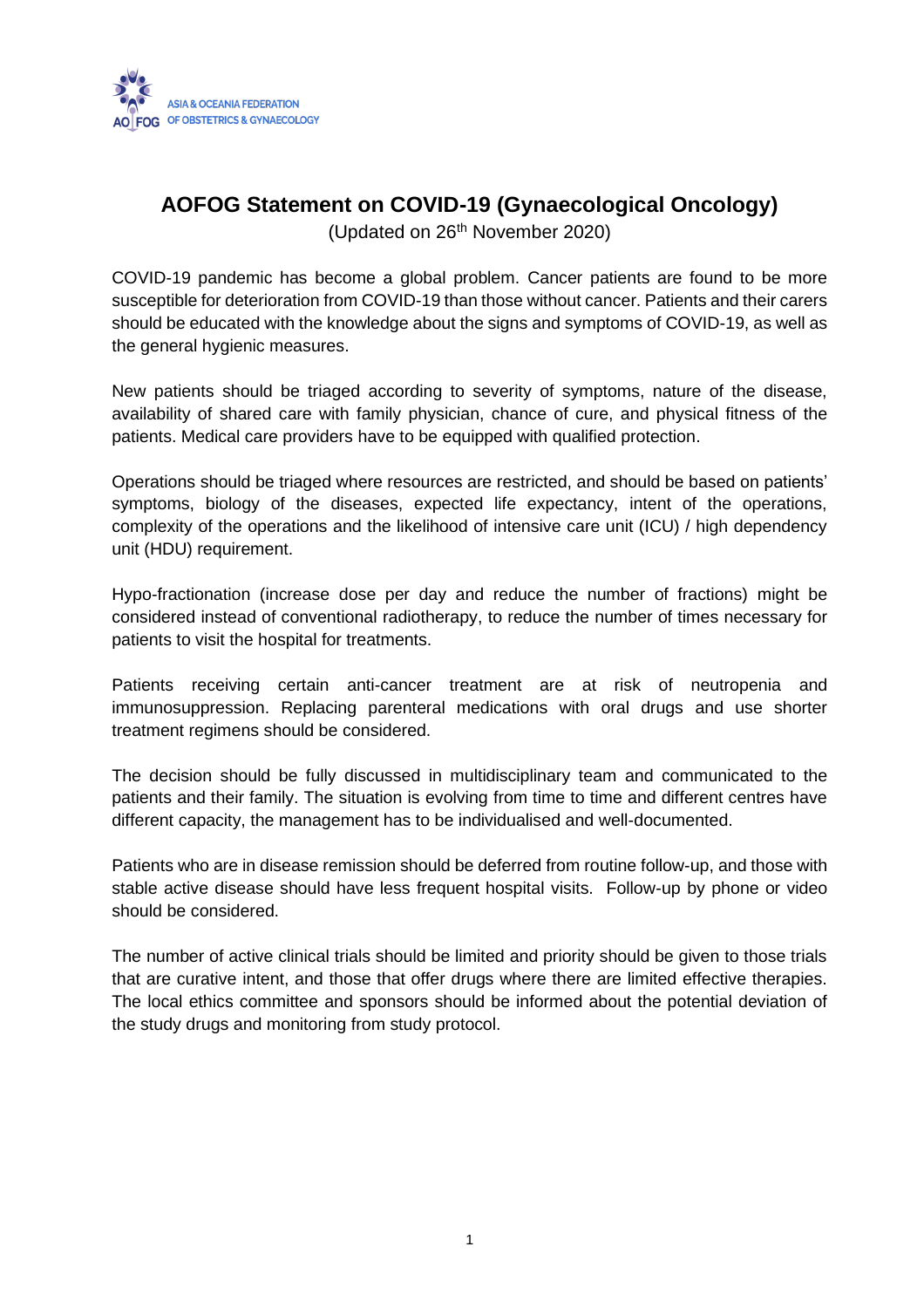A summary of the management approach in gynaecologic cancers are as follow.

| <b>Diseases</b>              | <b>Alternative strategies</b>                                                                                                                                                                                                                                                                                                                                                                                                                                                                                                          |
|------------------------------|----------------------------------------------------------------------------------------------------------------------------------------------------------------------------------------------------------------------------------------------------------------------------------------------------------------------------------------------------------------------------------------------------------------------------------------------------------------------------------------------------------------------------------------|
| <b>Cervical cancer</b>       |                                                                                                                                                                                                                                                                                                                                                                                                                                                                                                                                        |
| Early stage                  | Defer those potentially long operations like radical hysterectomy till resources become available.<br>Neo-adjuvant chemotherapy can also be considered.                                                                                                                                                                                                                                                                                                                                                                                |
| Locally advanced             | Consider hypo-fractionation.                                                                                                                                                                                                                                                                                                                                                                                                                                                                                                           |
| Recurrent                    | Consider carboplatin / paclitaxel instead of cisplatin / paclitaxel.<br>Consider delaying non-curative treatment.                                                                                                                                                                                                                                                                                                                                                                                                                      |
| <b>Endometrial cancer</b>    |                                                                                                                                                                                                                                                                                                                                                                                                                                                                                                                                        |
| Early stage low risk         | Defer operations for 1-2 months and use progestogen at the meantime.                                                                                                                                                                                                                                                                                                                                                                                                                                                                   |
| Early stage high risk        | Hold radiotherapy unless this is for curative intent.                                                                                                                                                                                                                                                                                                                                                                                                                                                                                  |
| Advanced stage               | Consider to use chemotherapy first instead of upfront surgery.<br>Hold radiotherapy unless this is for curative intent or severe symptoms like heavy bleeding.                                                                                                                                                                                                                                                                                                                                                                         |
| Recurrent                    | Consider to use megestrol acetate, or megestrol acetate alternating with tamoxifen if<br>estrogen/progesterone receptors are positive.<br>Consider delaying non-curative treatment.                                                                                                                                                                                                                                                                                                                                                    |
| <b>Ovarian cancer</b>        |                                                                                                                                                                                                                                                                                                                                                                                                                                                                                                                                        |
| Early stage low risk         | If restaging surgery is required, it should be deferred from 1-2 months.<br>Hold chemotherapy for controversial histology groups, such as stage 1c1 mucinous carcinoma.                                                                                                                                                                                                                                                                                                                                                                |
| Advanced stage               | Consider neoadjuvant chemotherapy instead of upfront surgery, and administer 6 cycles instead<br>of 3.<br>Choose 3-weekly carboplatin / paclitaxel instead of dose-dense therapy.<br>Reduce the use of HIPEC or intraperitoneal chemotherapy.<br>For those BRCA / HRD positive and platinum sensitive patients, consider to use oral PARPi<br>instead of bevacizumab for maintenance.<br>For those not eligible for PARPi, need to balance the benefit of bevacizumab and the need of<br>frequent hospital visit and risk of COVID-19. |
| Progressive /<br>Recurrent   | For those BRCA / HRD positive and platinum sensitive patients, consider to use oral PARPi<br>instead of bevacizumab for maintenance.<br>For those not eligible for PARPi, need to balance the benefit of bevacizumab and the need of<br>frequent hospital visit and risk of COVID-19.<br>Consider delaying non-curative treatment.                                                                                                                                                                                                     |
| <b>Rare tumours</b>          |                                                                                                                                                                                                                                                                                                                                                                                                                                                                                                                                        |
| Uterine<br>leiomyosarcoma    | Hold chemotherapy for stage I disease.<br>Choose doxorubicin, or oral aromatase inhibitors if estrogen receptor is positive, or pazopanib,<br>instead of combination chemotherapy                                                                                                                                                                                                                                                                                                                                                      |
| Gem cell tumour              | Hold bleomycin in dysgerminoma.                                                                                                                                                                                                                                                                                                                                                                                                                                                                                                        |
| Low grade serous CA<br>ovary | Consider aromatase inhibitor monotherapy instead of chemotherapy in advanced / recurrent<br>patients.                                                                                                                                                                                                                                                                                                                                                                                                                                  |